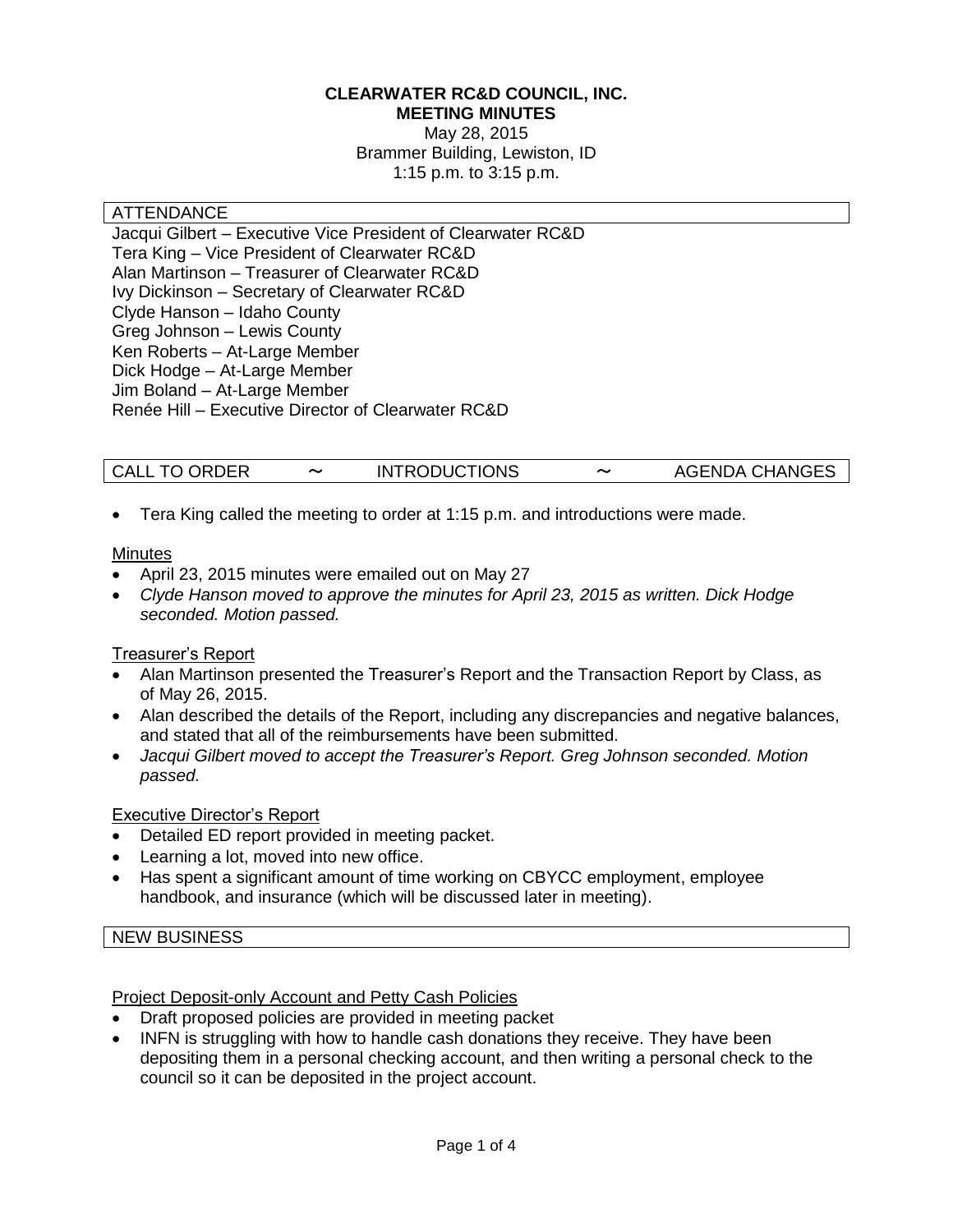- Alan talked to our bank and determined that they can set up a deposit only account that INFN can use to put deposits in. Deposits must be done in a timely manner, and separated by type (details in draft policy).
- Alan talked to both accounting firms the council works with to determine if this would raise any red flags. Both, felt there was no issue.
- *Ken Roberts moved to accept the Deposit-only Account Policy as written. Dick Hodge seconded. Motion passed.*
- Jacqui mentioned that providing INFN with access to a deposit-only account and petty cash should warrant an update to their project agreement to include these services.
- We should also update our project proposal form to list all services the CRCD offers
- INFN is also interested in establishing a petty cash fund, in order to have access to funds for small everyday expenses.
- Alan also discussed offering this service to our projects with both accounting firms we work with to determine if this would raise any red flags. Both, felt there was no issue.
- If projects want this service, they have to ask for it, and justify it. They also must follow the procedure outlined in the proposed policy. The project must have the funds in their account to cover the expense.
- Max recommended is \$200-\$250.
- Must file a report every month whether or not money is spent. Can only use official receipts, not handwritten receipts.
- Council recommends money be kept in a secure lock box (update item 10 with language)
- *Ken Roberts moved to accept the Petty Cash Policy with an update to item 10 recommending petty cash be stored in a secure lock box. Clyde Hanson seconded. Motion passed.*

#### CBYCC Employee Handbook

- Tera provided background for CBYCC project and handbook development. She explained that we used the handbook that Framing Our Community developed last year as a template, but that CRCD is a little more risk averse than FOC, and we wanted to update the handbook to reflect this.
- Sexual Harassment policy was added.
- HR person that Tera works with recommended that a legal review of the policy be conducted, to ensure that Tera and Renée are not held personally liable as authors of the policy for any issues that come up.
- Policy has been legal reviewed.
- *Ivy Dickinson moved to approve the CBYCC Employee Handbook as written. Alan Martinson seconded. Tera King abstained. Motion passed.*

#### CBYCC Insurance Policies

- Renée is still waiting on a few quotes, but essentially for the CBYCC project we need to have three types of insurance coverage in place: General Liability, Auto for the Crew Leaders, and Workers Comp.
- Workers comp is the most simple, it is based on income and the type of work being performed. ID State Insurance Fund has the best rate and has been easy to work with, so that is what we are going with.
- Still waiting on the auto insurance policy quote, but it looks like we'll be using the same company FOC used last year
- General Liability has been the most complicated. We currently have a GL policy through Beehive, but it is not sufficient to cover the CBYCC project, and they do not offer sexual conduct insurance (which we are not required to have, but are recommended to have when working with teens).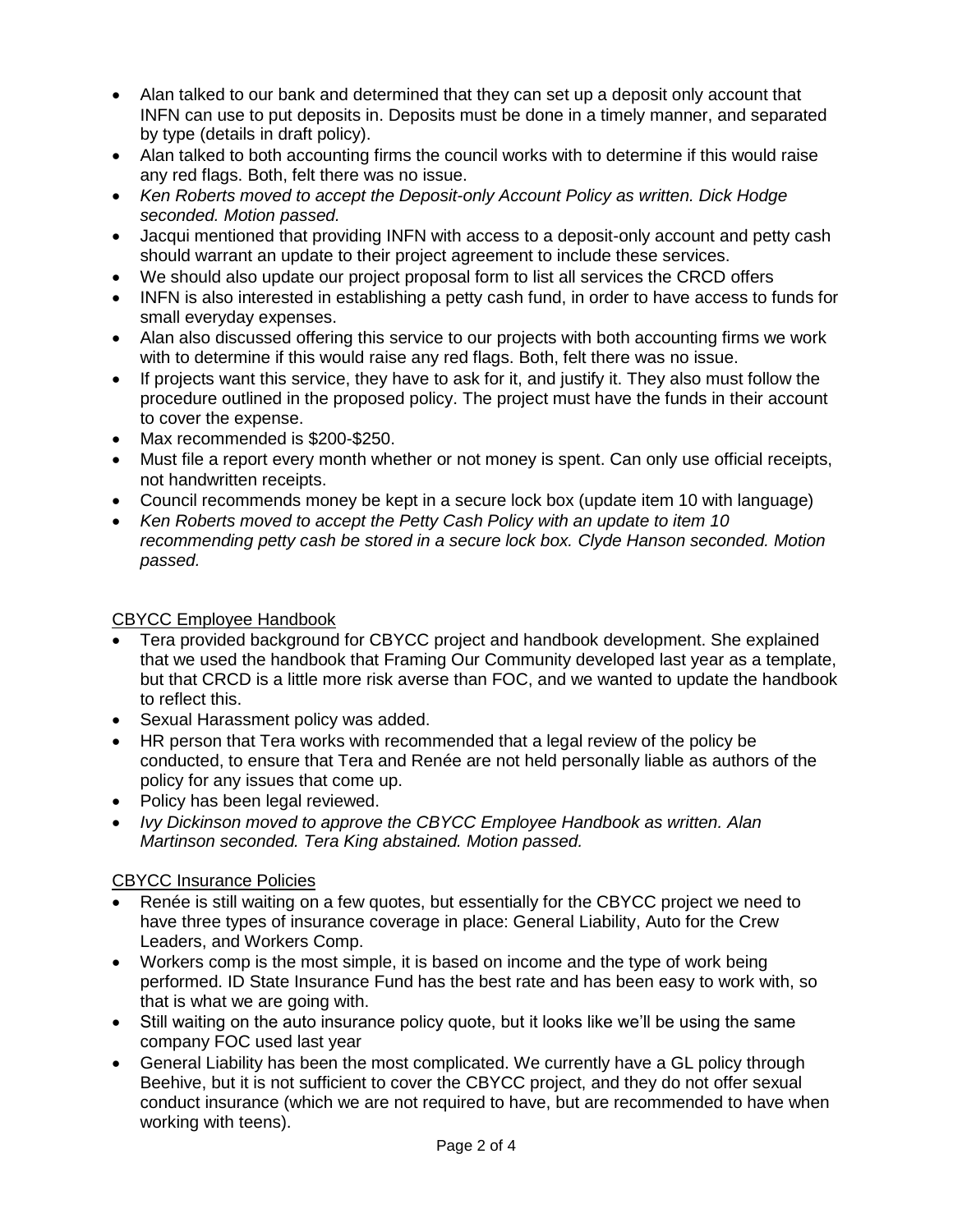- Renée is still researching. There is a comparison sheet provided in meeting packet.
- New policy may help provide coverage to other projects, which our current policy does not. May provide a benefit that projects are interested in having (i.e. coverage for FW intern, coverage for INFN trainings or events, etc.)
- Vote deferred until Renée can finish compiling information.

#### Idaho Firewise/CRCD Project Agreement Update

- Ivy reported that Idaho Firewise has drafted a new version of their project agreement with the CRCD that includes the provision of general liability insurance and workers compensation insurance for their interns. Since CRCD pays the interns, the insurance must be provided by CRCD, IDFW cannot go out and get the insurance themselves.
- It makes sense for IDFW to reimburse CRCD for the workers comp insurance for their intern, because the amount is very clearly associated with each individual intern or employee. General Liability insurance is set up for the organization, not the individual, so IDFW would like to see it provided as part of the admin fee they pay the council.
- IDFW intern should fall under the umbrella of the base General Liability policy the Council gets, they do not anticipate needing additional insurance coverage (like the CBYCC sexual conduct policy).
- Need to add a discussion item to the agenda for next month about whether or not the council wants to provide General Liability Insurance to projects, and what the limits might be
- Approval of the modified project agreement has been tabled until a decision has been made about the new liability insurance policy.

## NRC&D Conference Call Update

- Clyde reported that during the Board of Directors Conference call a couple of weeks ago held by the Council Support Staff Andy Gordon from NRC&D provided an update.
- Might potentially be funding available for projects. Eligible Councils will need to have a current annual plan and a current 5 year plan to be eligible.
- Projects will be conservation-type projects, farmers will be eligible for the funding, and CRCD would manage the funds.
- Not sure programs would be applicable in our area, and they would have to be the type of program that there was interest in participating in. More information is needed.

#### CBYCC Agreement Updates Coming Up

- Tera reported that there will be several CBYCC agreements coming up in the next few weeks. The first is with Army Corps of Engineers, and it is not really an agreement, but they will be hiring the crews via a contract, and paying them a set amount to complete their project.
- Participating Agreement from RO in Missoula. Funding is for Youth programs. Will be a modification to add \$48,000 for the year.
- IDFW will be hiring the crews as well, but since they have an existing agreement with the council. Money will just be taken out of the agreement to cover payroll for a two week period.
- There will also be a BLM agreement to hire the crews, but Tera is not sure yet how that one will be structured.

#### OLD BUSINESS

#### Idaho Firewise CWI Internship Update

Already talked about this during the agreement update. Skipped this agenda item.